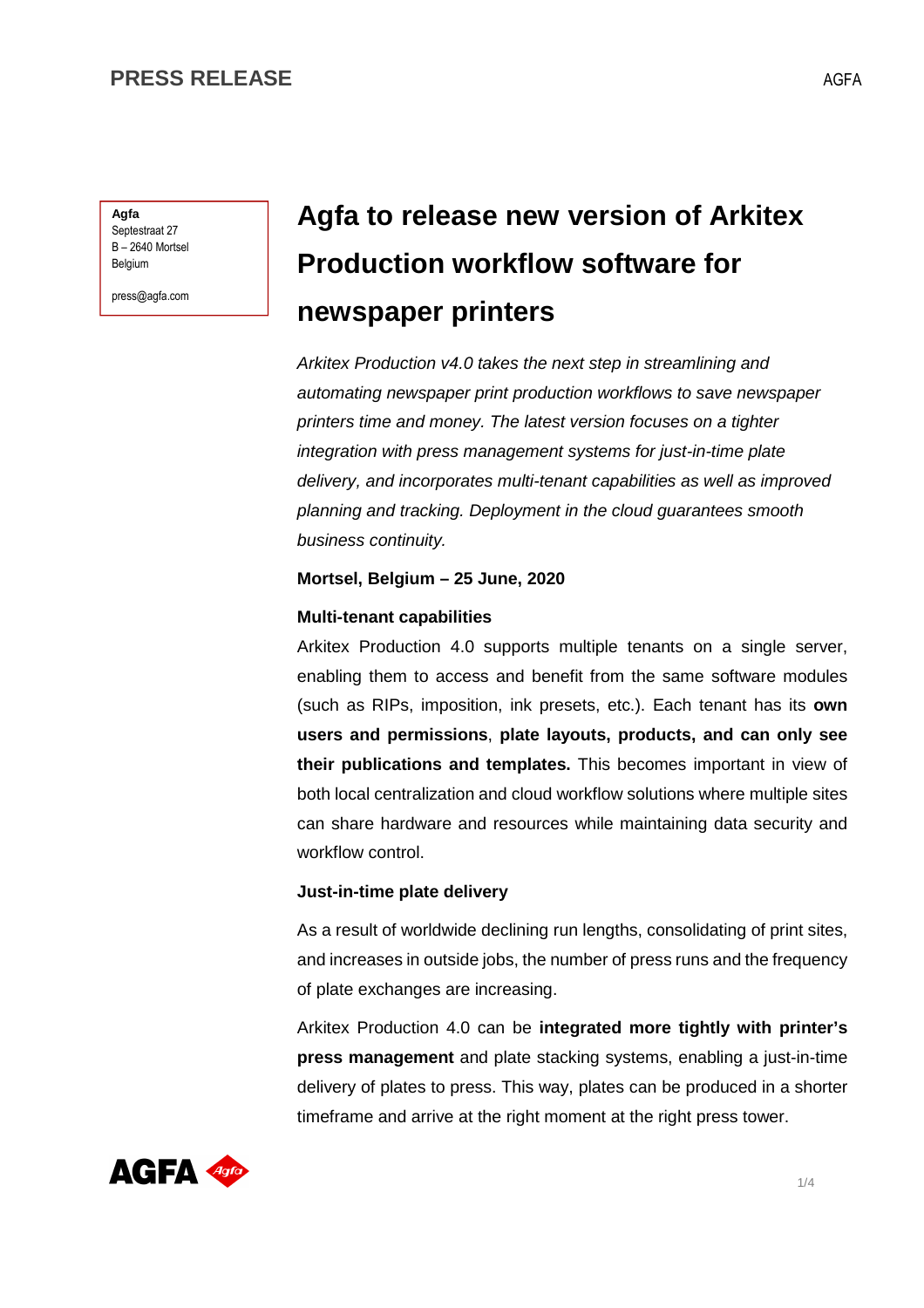## **PRESS RELEASE**

**Agfa** Septestraat 27 B – 2640 Mortsel Belgium

press@agfa.com

The press operator – who in many cases is responsible for both prepress and press – can manage the entire workflow from one place. This includes automatic optional release of plates as soon as stacker bins for the next press run become available. This increases press efficiency and reduces press idle time.

At Media group MainPost (Würzburg, Germany), the purchase of new presses put new requirements to their plate workflow process. The company connected not only its platesetter from Agfa, but also its punch & benders, and its plate sorting unit to Arkitex and moved all of them close to the press console. "Plates are delivered just in time to the press towers now. This saves us time and costs, while production stability has increased", says Thomas Gabel, production manager from the Mainpost site in Würzburg, Germany. "With this investment, we are prepared for the future."

#### **Improved planning, tracking and fan-out compensation**

The updated Arkitex Production GUI contains many improvements in planning, status communication, and workflow tracking.

With a single mouse click the new **Edition Planning Wizard** now enables operators to use an existing product template to instantly create a new edition plan. Plan automation can automatically create a template-based plan a defined number of days before production. These templates differ by day of week and, once a plan is created, users can modify the specific plan to adjust for specific differences.

In addition, production **monitoring and tracking** functionality from a single view has been enhanced. New visual indicators notify an operator of an action that may need to be taken, such as a plate approval. The ability to easily filter various queues by criteria such as page count, page version, job status or time range is another benefit allowing users to more easily focus on critical work.

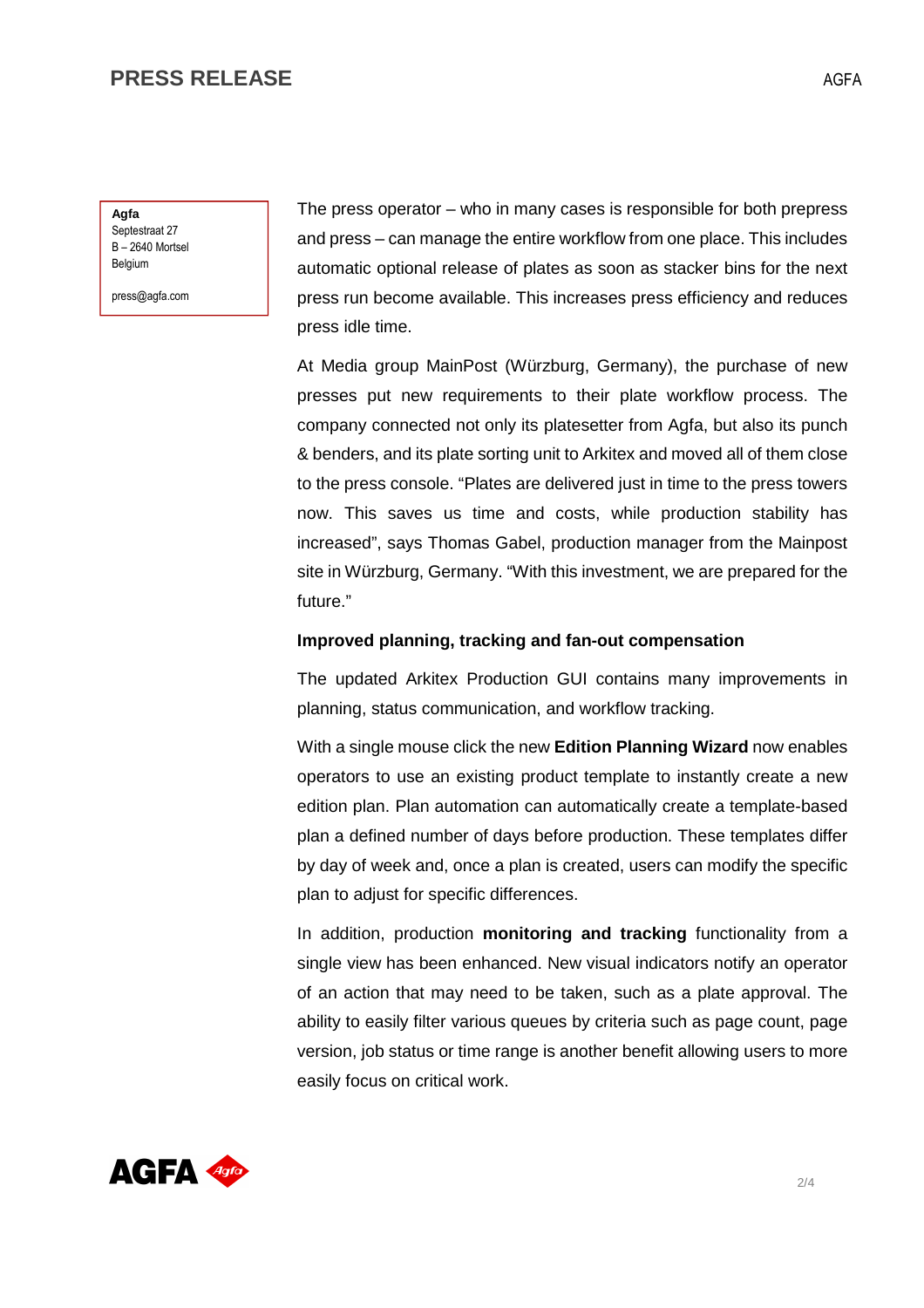## **PRESS RELEASE**

**Agfa** Septestraat 27 B – 2640 Mortsel Belgium

press@agfa.com

Finally, to accommodate for web growth, the **fan-out functionality** that shifts and scales separations per press position also got an upgrade allowing for more precise image adjustment.

## **Cloud-based for guaranteed business continuity**

Arkitex Production is available both on premise and as cloud-based solution. "Cloud-based services offer huge benefits," says Jeff Cord, Product Manager Newspaper Software. "Newspaper printers do not need to spend time or money on IT infrastructure, server maintenance, or software updates. Systems are monitored and optimized 24/7 by experienced IT people and Agfa newspaper workflow experts. Uniform and standardized operations lead to better print quality, higher process efficiency with less downtime, guaranteed system stability and business continuity. By the way, Agfa's cloud infrastructure is also used to host all of our hospital software solutions worldwide."

## **Dedicated to newspaper printing**

"More than ever, a streamlined, reliable and automated workflow is absolutely crucial for newspaper print sites to deal with the daily challenges and keep their competitive position," says Rainer Kirschke, Market Manager Newspapers at Agfa. "We are committed to supporting the newspaper printing industry. Arkitex Production v4.0 contains numerous features that will increase operational efficiency and reduce costs."

## **About Agfa**

Agfa develops, produces and distributes an extensive range of imaging systems and workflow solutions for the printing industry, the healthcare sector, as well as for specific hi-tech industries such as printed electronics & renewable energy solutions.

The headquarters are located in Belgium. The largest production and research centers are located in Belgium, the United States, Canada,